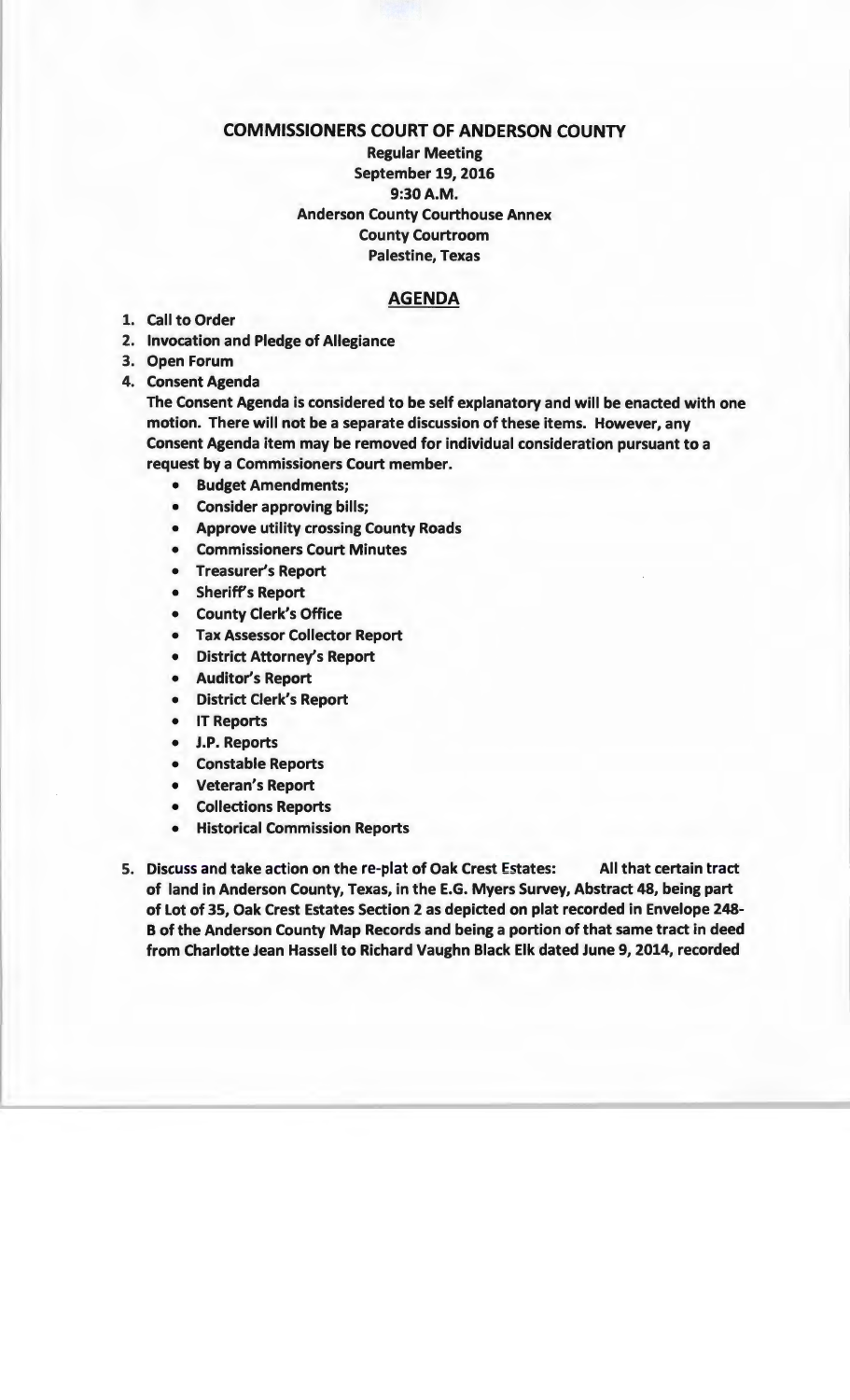in Volume 2420, Page 156 of the Anderson County Official Public Records. Judge Johnston (Enclosure 1)

- 6. Consider and take action on the Employer/Group Immunization Services Agreement with Wal-Mart Stores, Inc. Auditor Karin Smith (Enclosure 2)
- 7. Discuss and take action on an lnterlocal Agreement with the City of Frankston and Anderson County Precinct 3 Road and Bridge. Commissioner Dickson (Enclosure 3)
- 8. Consider and take action on a land use agreement between Anderson County and Kenneth Flowers for Precinct 3 Road and Bridge department. Commissioner Dickson (Enclosure 4)
- 9. Present the Anderson County Annual Road report for Precinct 1, 2, 3 and 4 and take action as necessary. Anderson County Commissioners (Enclosure 5)
- 10. Discuss and take action on the purchase of a copier from East Texas Copy Systems for Tax Office. Auditor Karin Smith (Enclosure 6)
- 11. Consider and take action on an addendum to the Inmate Telephone Service Agreement with NCIC and the renewal of contract. Auditor Karin Smith (Enclosure 7)
- 12. Discuss and take action on the TechShare Program Indigent Defense Project Addendum. Auditor Karin Smith (Enclosure 8)
- 13. Discuss and take action on Workers Compensation Renewal Questionnaire. Auditor Karin Smith (Enclosure 9)
- 14. Discuss and take action on the Liability and Casualty Insurance Renewal Questionnaire. Auditor Karin Smith (Enclosure 10)
- 15. Consider and take action on a Resolution regarding Opposition to Appraisal Caps and Revenue Caps. Judge Johnston (Enclosure 11)
- 16. Consider and take action on a Resolution regarding Opposition to Unfunded Mandates. Judge Johnston Enclosure 12)
- 17. Consider and take action on a Resolution regarding State Funds for Indigent Criminal Defense. Judge Johnston (Enclosure 13)
- 18. Discuss Vacation/Sick/Comp Policy and take action as necessary.
- 19. Discuss 2017 Health Insurance and take action as necessary.
- 20. Adjourn

COMMISSIONERS COURT OF ANDERSON COUNTY, TEXAS

BY

SΩ *<u>PHILIPPISSINNO</u>* 

ROBERT D. JOHNSTON, ANDERSON COUNTY JUDGE